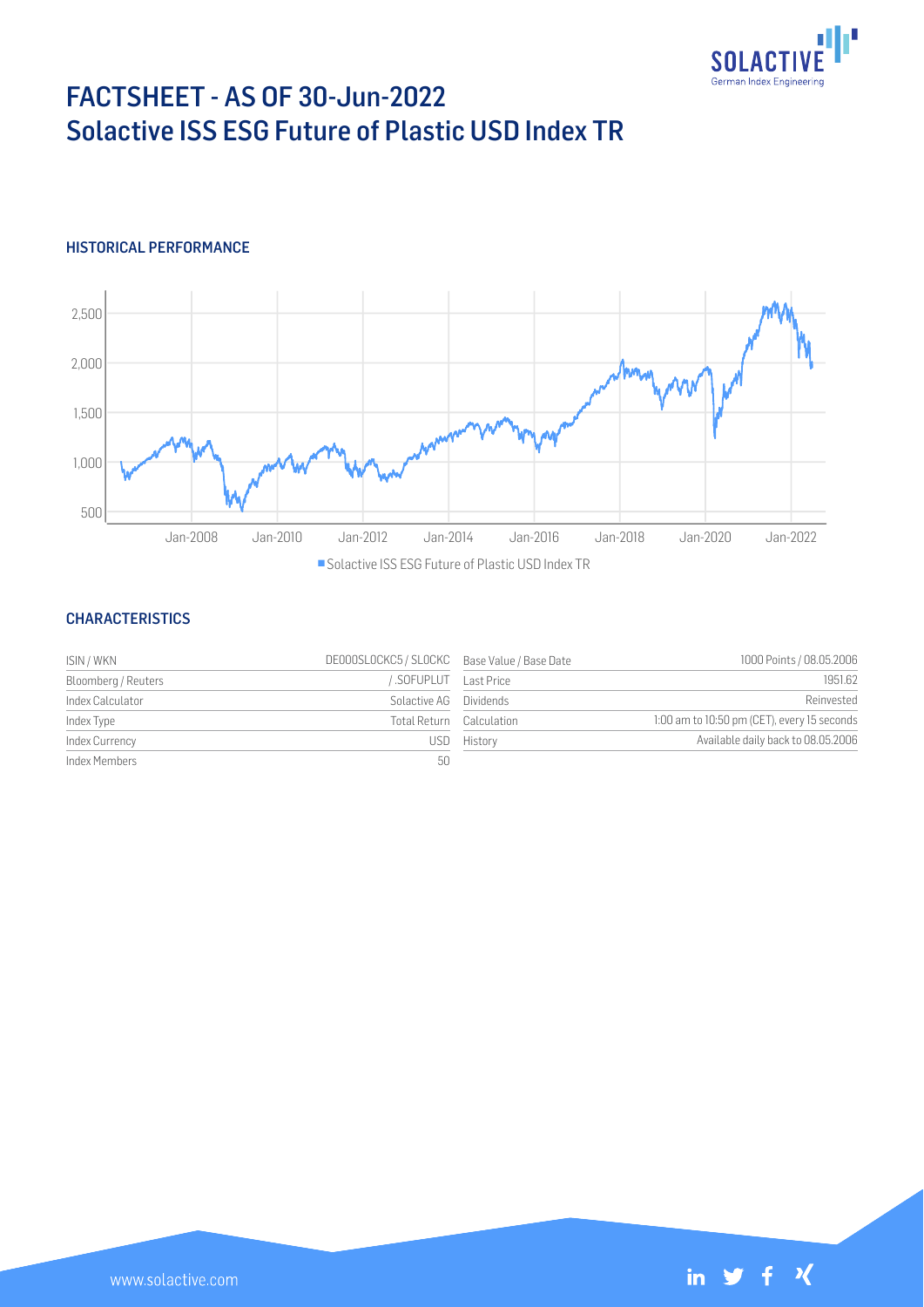

## **STATISTICS**

| <b>USD</b>         | 30D        | 90D     | 180D       | 360D                  | YTD        | Since Inception       |
|--------------------|------------|---------|------------|-----------------------|------------|-----------------------|
| Performance        | $-10.82\%$ | -13.23% | $-23.03\%$ | $-23.23\%$            | -23.03%    | 95.16%                |
| Performance (p.a.) |            |         |            |                       |            | 4.23%                 |
| Volatility (p.a.)  | 23.37%     | 21.90%  | 22.87%     | 18.84%                | 22.80%     | 18.96%                |
| High               | 2204.64    | 2286.03 | 2557.29    | 2621.23               | 2557.29    | 2621.23               |
| Low                | 1941.63    | 1941.63 | 1941.63    | 1941.63               | 1941.63    | 499.92                |
| Sharpe Ratio*      | $-3.28$    | $-2.07$ | $-1.87$    | $-1.33$               | $-1.87$    | 0.14                  |
| Max. Drawdown      | $-11.93%$  | -15.07% | $-24.07\%$ | $-25.93%$             | $-24.07\%$ | $-59.92%$             |
| VaR 95 \ 99        |            |         |            | $-36.2\%$ \ $-54.6\%$ |            | $-29.4\%$ \ $-55.6\%$ |
| CVaR 95 \ 99       |            |         |            | $-46.0\%$ \ $-55.6\%$ |            | $-46.6\%$ \ $-80.7\%$ |

\* Up to 31 December 2021, ex-post Sharpe ratios use as input for the risk free rate term the London Inter-Bank Offered rates in the respective currencies of the index and at a term equal to the observation period. From 3 J 2022 onwards, Sharpe ratios will be / are calculated using as reference risk free rate input the overnight replacement rate for these currencies, namely SONIA (for GBP), SOFR (for USD) and EURIBOR Overnight (for EUR).

#### COMPOSITION BY CURRENCIES



## COMPOSITION BY COUNTRIES



# TOP COMPONENTS AS OF 30-Jun-2022

| Company                           | Ticker                   | Country   | Currency   | Index Weight (%) |
|-----------------------------------|--------------------------|-----------|------------|------------------|
| FAST RETAILING CO LTD ORD         | 9983 JT Equity           | JP        | JPY        | 2.42%            |
| HUHTAMAKI OYJ                     | <b>HUHIV FH Equity</b>   | FI        | <b>EUR</b> | 2.39%            |
| BURBERRY GROUP PLC                | <b>BRBY LN Equity</b>    | GB        | GBP        | 2.35%            |
| <b>KERING SA</b>                  | <b>KER FP Equity</b>     | <b>FR</b> | <b>EUR</b> | 2.30%            |
| INDUSTRIA DE DISENO TEXTIL SA     | <b>ITX SQ Equity</b>     | ES        | <b>EUR</b> | 2.29%            |
| USS CO (TOKAI) LTD ORD            | 4732 JT Equity           | JP        | JPY        | 2.26%            |
| FFRROVIAL SA                      | FER SQ Equity            | ES        | <b>EUR</b> | 2.22%            |
| <b>FSSITY AB CLASS B</b>          | <b>ESSITYB SS Equity</b> | <b>SE</b> | <b>SEK</b> | 2.22%            |
| HERMES INTERNATIONAL SCA          | RMS FP Equity            | <b>FR</b> | <b>EUR</b> | 2.20%            |
| COMPAGNIE FINANCIERE RICHEMONT SA | <b>CFR SE Equity</b>     | CH        | <b>CHF</b> | 2.17%            |